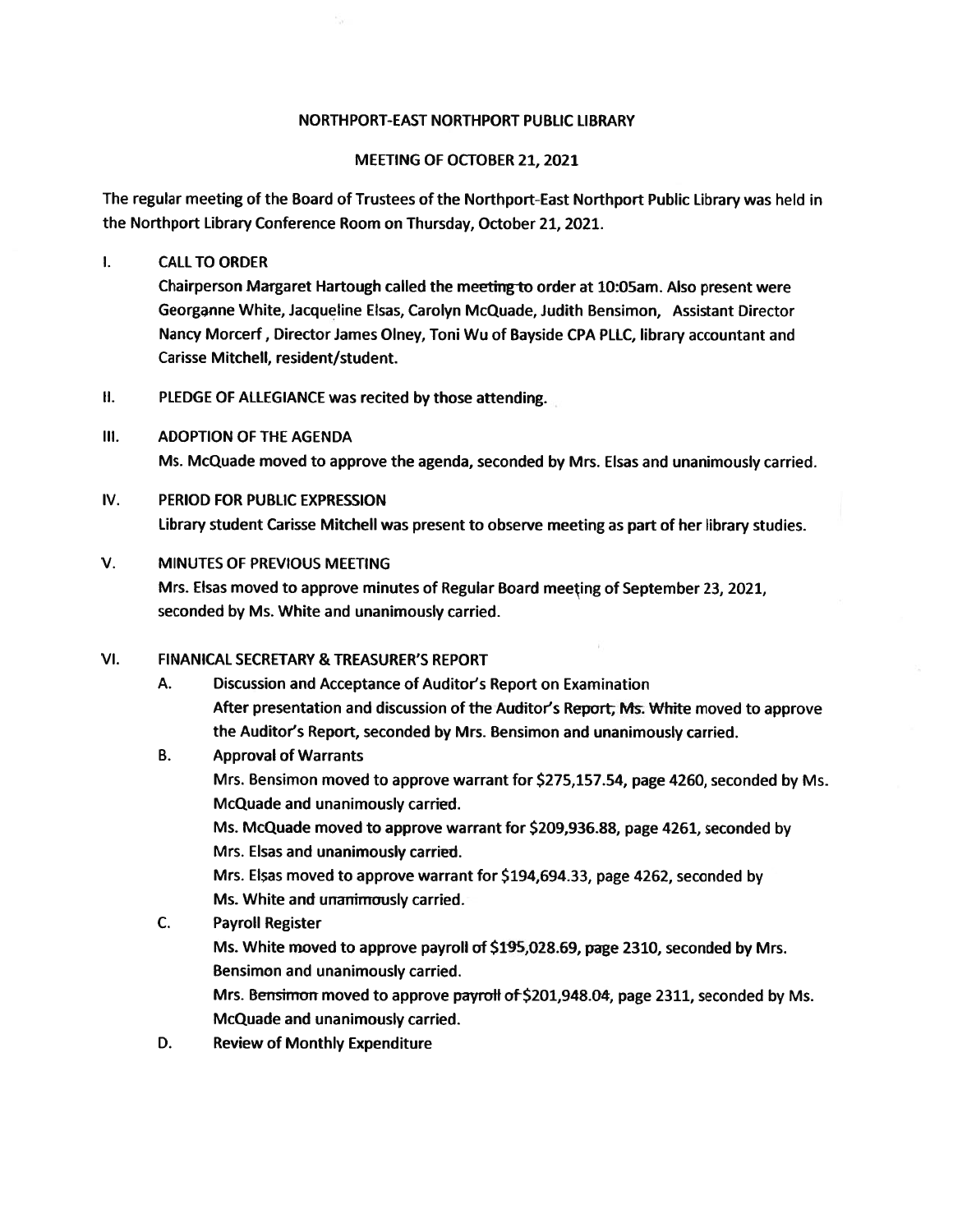- E. Review of Monthly Statistics
- F. 2020/2021 Audit Allocation of Funds Ms. McQuade moved to approve Allocations of Funds (see Attached) seconded by Mrs. Elsas and unanimously carried.

#### VII. COMMUNICATIONS

The Board received <sup>a</sup> Thank You note from Community Services for Staff Appreciation <sup>g</sup>ift cards. Part-time Library Clerk, Dolores Faherty, sent the Board <sup>a</sup> Letter of Resignation.

#### VIII. DIRECTOR'S REPORT

#### Administration

In-person programming is returning to either the Library Courtyard or the Northport Community Room based on the availability of space for patrons to socially distance from one another.

The outdoor showing of The Addams Family in the Library Courtyard was a great success. There were 78 patrons in attendance who were very appreciative of the event and expressed such in their social media posts.

The Library participated in <sup>a</sup> town-wide initiative by displaying purple lights in recognition of National Recovery Month, an observance held every September to promote and support treatment and recovery practices, <sup>a</sup> strong and proud recovery community, and the dedication of service providers and community members who make recovery possible.

The Town of Huntington has removed the <sup>p</sup>layground equipment next to East Northport library building in preparation for the installation of new <sup>p</sup>lay equipment.

#### Adult and Teen Services

The SAT Prep Workshop was cancelled due to low enrollment. We referred the few registered patrons to our online databases (ePrep, Brainfuse) as well as local resources (neighboring libraries and Project Excel).

Teen Services received letters of appreciation from Atria for their inspiration paintings and from the Town of Huntington for their autumn wreaths created during Teen Volunteer Opportunities provided by the library.

Fifteen patrons attended Cinema at the Library, in-person, to discuss Minari with Dylan Skolnik.

Online classes: SeniorNet: iPad and iPhone Safari Browser Tips and Tricks was attended by 29 patrons and How to Get <sup>a</sup> Civil Service Job was attended by <sup>15</sup> patrons.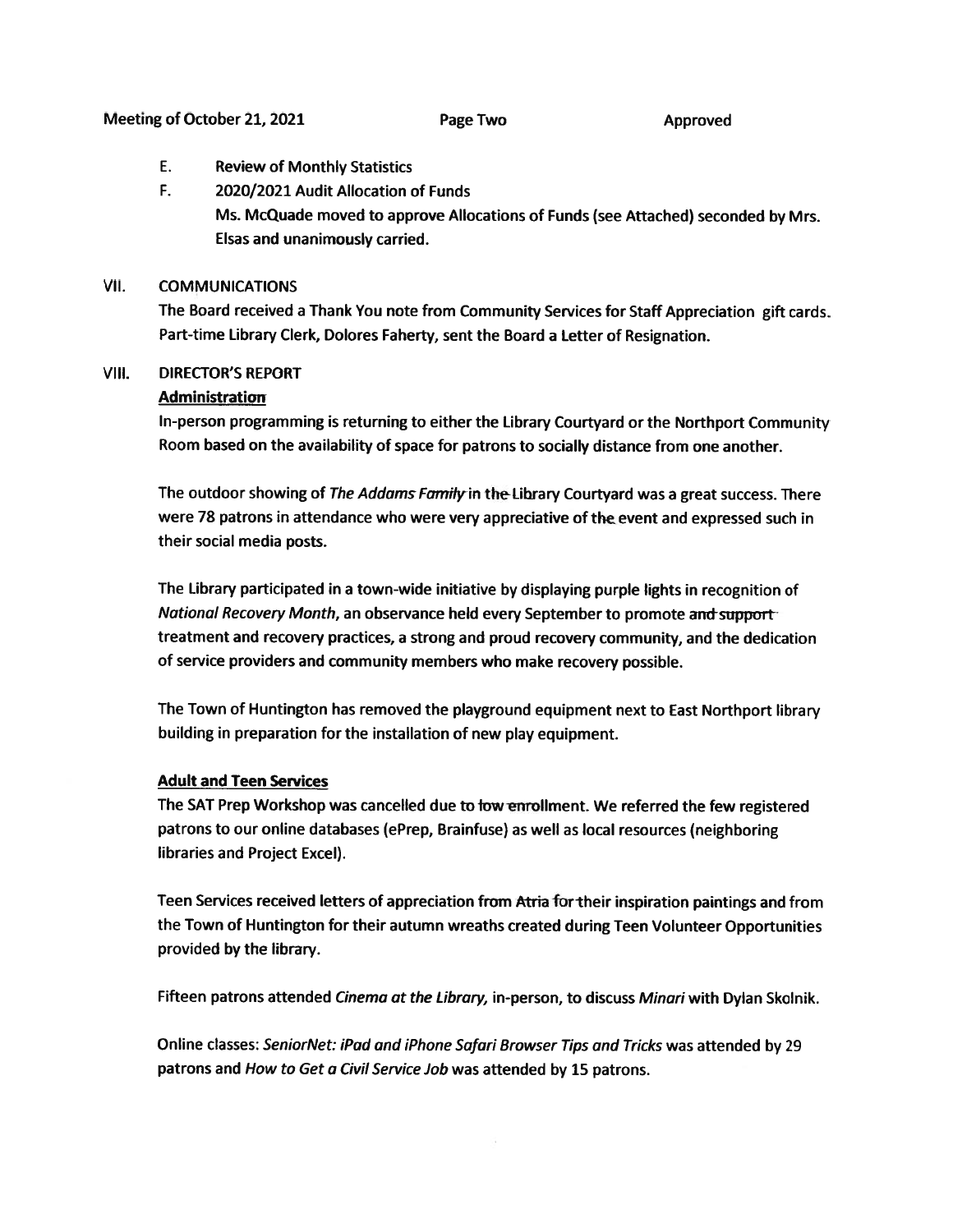#### Buildings and Grounds

The carpets, upholstered furniture, and bathroom grou<sup>t</sup> were cleaned in both buildings as well as the windows in East Northport.

The furniture in the accounting office has been reconfigured to freshen the space for the Senior Account Clerk who will be relocated to join the part-time Account Clerk in this office.

#### Children and Family Services

It has been wonderful to have patrons of all ages back in the buildings for programs. Colorful carpe<sup>t</sup> squares are being used to define persona<sup>l</sup> space for children to socially distance while attending. Many parents of preschool-age children have expressed concern about their child's development due to all the missed activities as <sup>a</sup> result of the pandemic. Some were even tearful in their appreciation of the return to in-library programs.

#### Community Services

Our first in-person concert in over <sup>a</sup> year featured Carlos Pavan, an Argentine guitarist, in celebration of National Hispanic Heritage Month. Approximately <sup>40</sup> patrons enjoyed his skillful blends of Argentine tango and folklore rhythms with classical and jazz concepts.

The History of OHEKA Castle, Long Island's largest Gold Coast mansion, was presented- by Huntington Town Councilwoman Joan Cergol to <sup>36</sup> patrons. The history was <sup>a</sup> true fairy tale offering intrigue, struggle, and near demise, ending with <sup>a</sup> dramatic and heroic rescue.

Sixty-five history buffs learned about The True Story of the Culper Spy Ring operations during the American Revolution from author and historian Bill Bleyer: Information was shared about the ingenious operation of the intelligence network that supported George Washington's army and helped the Patriots win the war.

The Friends of the Library has approached The Observer about printing their membership application in an upcoming edition.

#### Customer Service and Materials Management

A second DVD cleaner has been purchased and installed in Customer Service and Materials Management so that collection maintenance can now be performed in both buildings.

#### Network and Systems Services

<sup>A</sup> replacement media switch was installed in the East Northport Community Room.

<sup>A</sup> new statistical database has been created to prepare the monthly library usage and collection totals.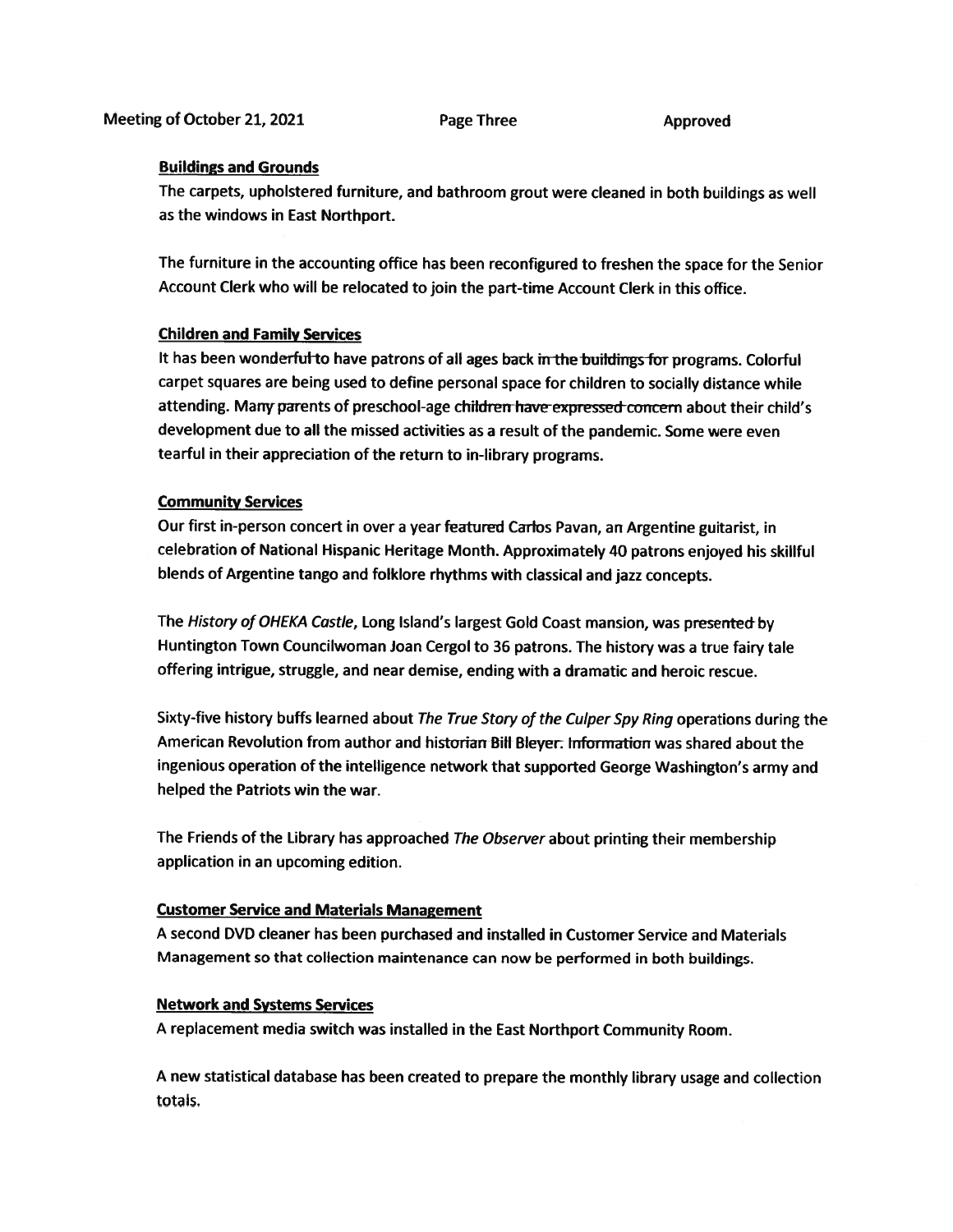The annual Cyber Security Training has been assigned to all staff utilizing an online subscription coordinated through the Suffolk Cooperative Library System.

IX. PERSONNEL REPORT

Mrs. Elsas moved to approve "B. New Employees" in the personne<sup>l</sup> report, seconded by Ms. White and unanimously carried.

Ms. White moved to approve "C. Resignations" in the personne<sup>l</sup> report, seconded by Mrs. Bensimon and unanimously carried.

Mrs. Bensimon moved to approve "E. Other" in the personne<sup>l</sup> report, seconded by Ms. McQuade and unanimously carried.

X. ADDITIONAL LIBRARY CLOSINGS

Mrs. Bensimon moved to approve additional Library closings (see attached). Seconded by Ms. McQuade and unanimously carried.

Xl. OTHER BUSINESS

The Library will share in <sup>a</sup> 2.1 million dollar construction gran<sup>t</sup> to Suffolk Libraries with \$11,400.00 to the East Northport building and \$15,000.00 to the Northport building to replace an HVAC unit at each building.

XII. DATES OF FUTURE MEETINGS Thursday, November 18, 2021 10:00am Regular Meeting

Thursday, December 16, 2021 10:00am Regular Meeting

#### XIII. ADJOURNMENT

Mrs. Bensimon moved to adjourn meeting at 11:50am, seconded by Ms. McQuade and unanimously carried

Respectfully Submitted<br>wouth Bensimm

Judith Bensimon **Secretary**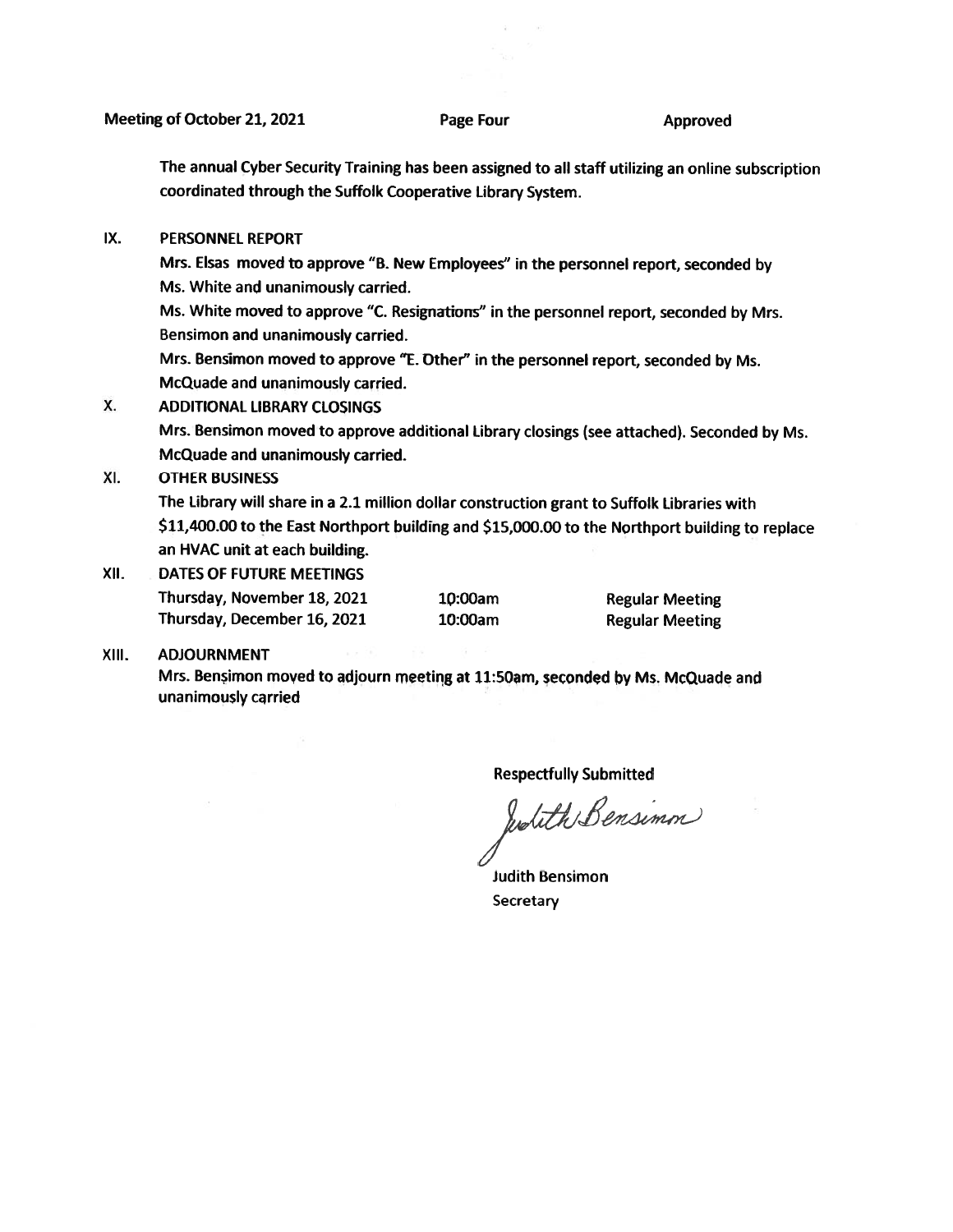

# Northport-East Northport Public library

151 Laurel Avenue • Northport, NY 11768 • 631-261-6930 185 Larkfield Road • East Northport, NY 11731 • 631-261-2313 www.nenpl.org

Dear Board Member:

The regular meeting of the Board of Trustees of the Northport-East Northport Public Library will be held on Thursday, October 21, 2021, 10:00 AM in the Board Conference Room. Toni Wu of Bayside CPA PLLC, library accountant, will be in attendance.

### REVISED AGENDA

- I. Call to Order
- II. Pledge of Allegiance
- III. Adoption of Agenda (Motion required)
- TV. Period for Public Expression
- V. Minutes of previous meeting (Motion required)
- VI. Financial Secretary & Treasurer's Report
	- A. Discussion and acceptance of Auditor's Report on Examination (Motion required)
	- B. Approval of warrants (Motion required)
	- C. Acceptance of payroll registers (Motion required)
	- D. Review of monthly expenditures
	- E. Review of statistical summary
	- F. 2020/2021 Audit allocation of funds (Motion required)
- VII. Communications
- VIII. Director's Report
- IX. Personnel Report (Motion required)
- X. Additional Library Closings (Motion required)
- XI. Other Business
- XII. Date of next library board meetings: Thursday, November 19, 2021, 10:00 AM — Regular Board Meeting Thursday, December 16, 2021, 10:00 AM — Regular Board Meeting
- XIII. Adjournment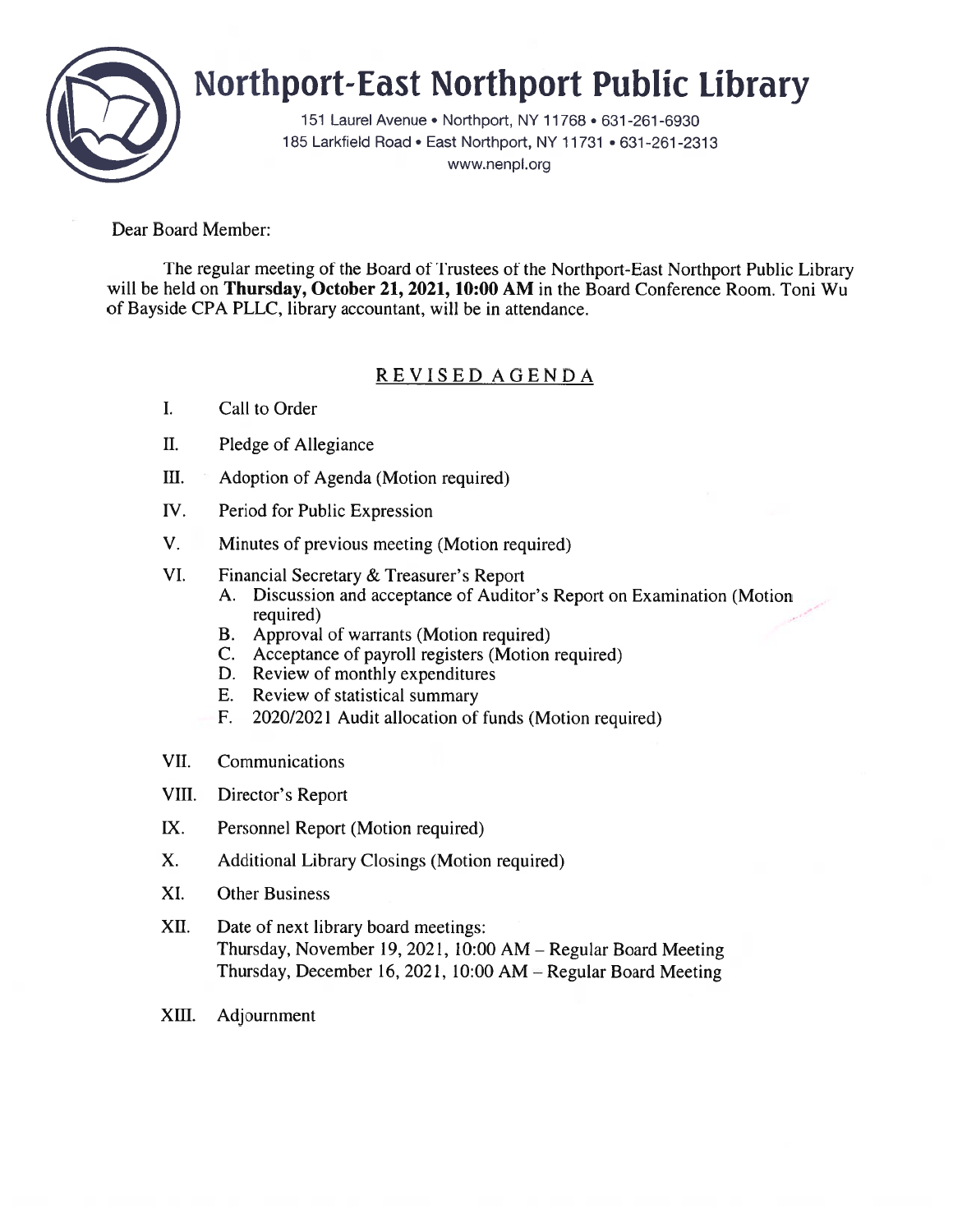## LIBRARY BOARD MEETING OCTOBER 21, 2021

 $\sim$ 

## ACCOUNTS PAYABLE

 $\mathbb{R}^p$  .  $\mathbb{R}^p$ 

| 4260<br>09/29/21        | \$275,157.54 | Two Hundred & Seventy Five Thousand<br>One Hundred and Fifty Seven Dollars<br>& Fifty Four Cents         |  |  |  |  |
|-------------------------|--------------|----------------------------------------------------------------------------------------------------------|--|--|--|--|
| 4261<br>10/13/21        | \$209,936.88 | Two Hundred & Nine Thousand<br>Nine Hundred and Thirty Six Dollars<br>$\ell$ & Eighty Eight Cents        |  |  |  |  |
| 4262<br>10/21/21        | \$194,694.33 | One Hundred & Ninety Four Thousand<br><b>Six Hundred and Ninety Four Dollars</b><br>& Thirty Three Cents |  |  |  |  |
| <b>PAYROLL REGISTER</b> |              |                                                                                                          |  |  |  |  |
| 2310<br>10/01/21        | \$195,028.69 | One Hundred and Ninety Five Thousand<br><b>Twenty Eight Dollars</b><br>& Sixty Nine Cents                |  |  |  |  |

2311 \$201,948.04 Two Hundred and One Thousand<br>10/15/21 Nine Hundred and Forty Fight Dol Nine Hundred and Forty Eight Dollars & Four Cents

 $\sim$ 

 $\tilde{\bullet}$ 

 $\omega$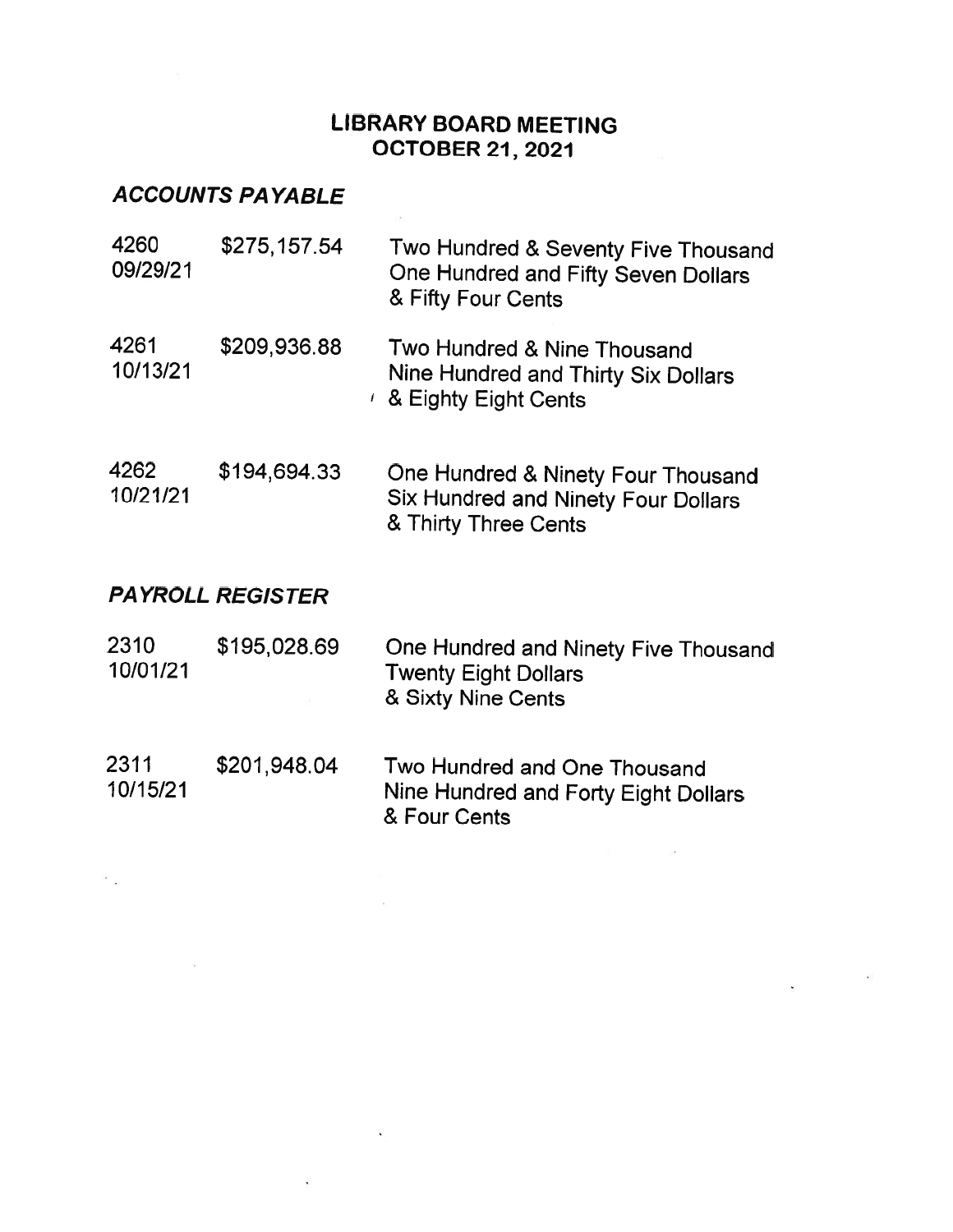#### NORTHPORT-EAST NORTHPORT PUBLIC LIBRARY

#### Additional Library Closings

December 26, 2021 Sunday Christmas weekend Close all day

January 2, 2022 Sunday New Year's weekend Close all day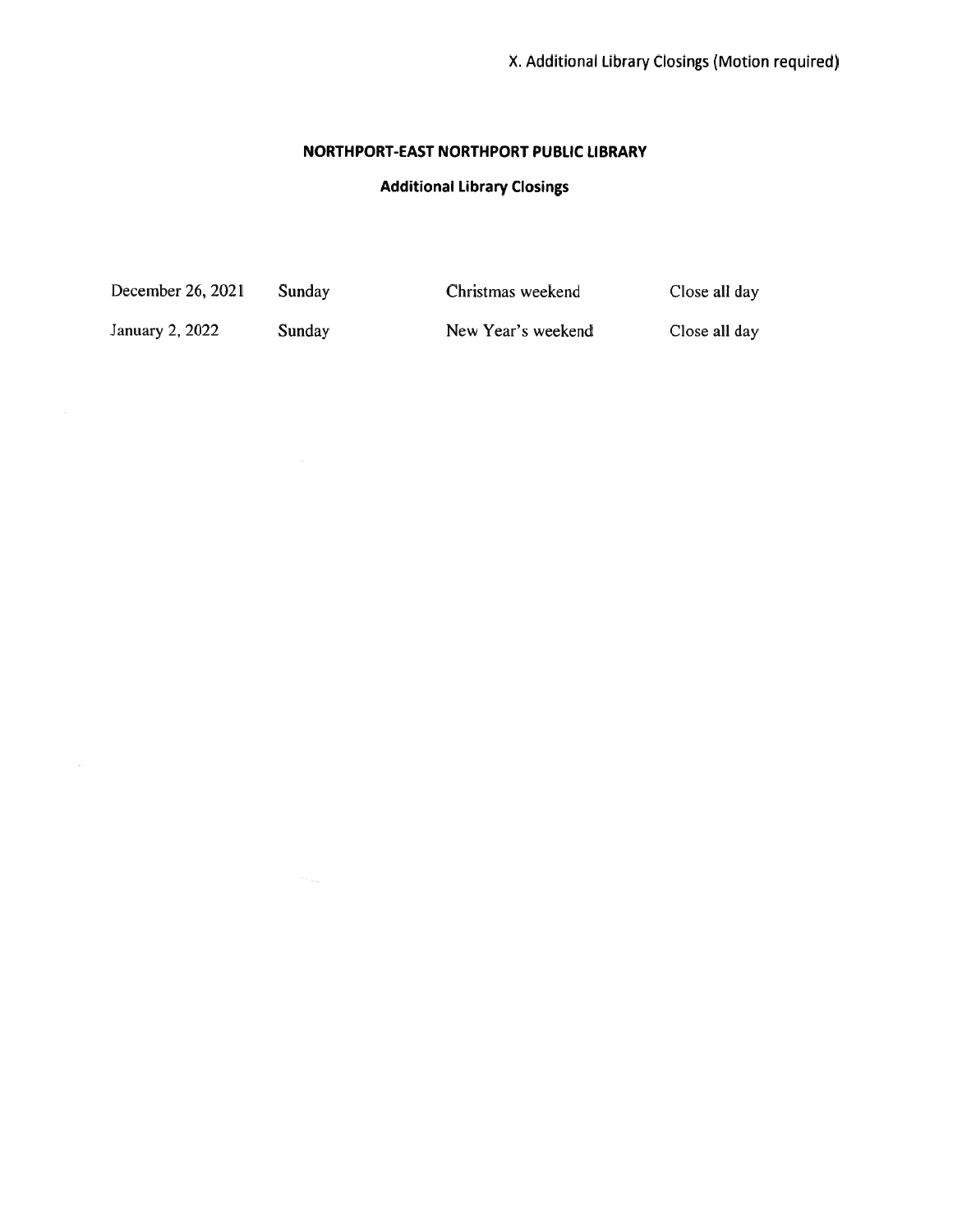VI. Financial Secretary & Treasurer's Report F. 2020/2021 Audit allocation of funds (Motions required)

Based on the recommendations from the 2020/202 1 audit by Bayside CPA PLLC presented at the October 21, 2021 Board meeting, be it resolved that the Board of Trustees moves to approve that portions of the Unappropriated Fund Balance shall be allocated to the following funds:

- • the Designated Fund for Accrued Sick Benefits be increased by \$80,000 to <sup>a</sup> total of \$600,000 to cover 60% of liability, and
- • the Designated Fund for Capital Improvement be increased by \$250,000 to <sup>a</sup> total of \$1,750,000.